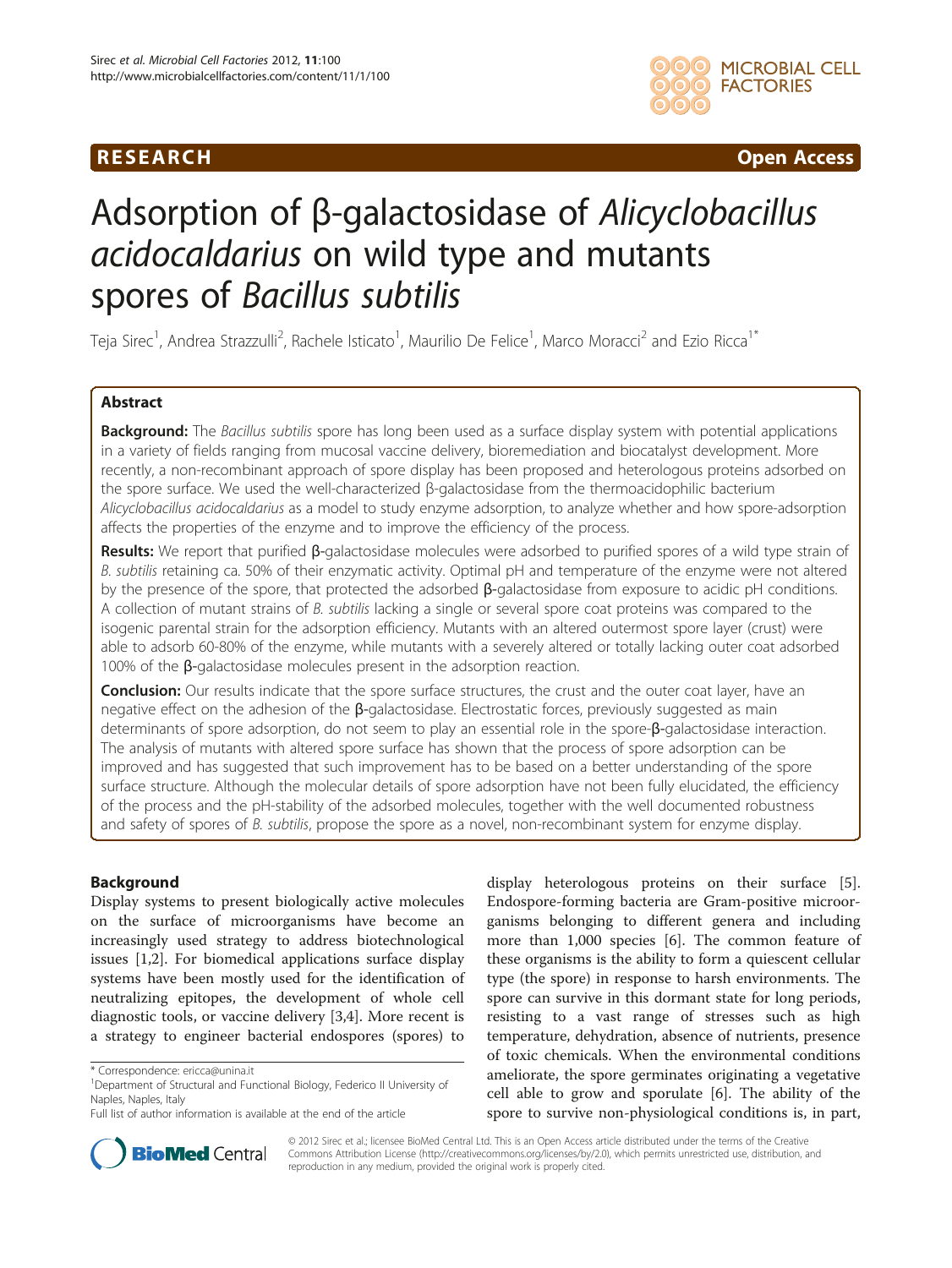due to the presence of the spore coat, a proteinaceous structure surrounding the spore. At least seventy different proteins (Cot proteins) form the multilayered coat structure, composed of an inner part, an outer part [\[7](#page-9-0)] and the crust, the latter being a recently discovered outermost layer of the spore [[8,9\]](#page-9-0).

Spore-based display systems provide several advantages with respect to systems based on the use of phages and bacterial cells [[10\]](#page-9-0). The remarkable and well documented resistance of spores to various environmental and toxic effects [[7\]](#page-9-0) ensures high stability of the display system. Proteins to be displayed on the spore are produced in the mother cell compartment of the sporangium and are assembled around the forming spore without the need to be translocated across a membrane, thus eliminating the size constrains of cell-based display systems [[5](#page-9-0),[10](#page-9-0)]. The safety record of several endosporeforming species [\[11](#page-9-0)], makes spores of those species ideal candidates as vehicles to deliver molecules to mucosal surfaces [\[6](#page-9-0)].

The strategy to obtain the spore surface display of heterologous proteins is based on the construction of gene fusions between the gene coding for a selected spore surface protein (carrier) and the heterologous DNA coding for the protein to be displayed [[5\]](#page-9-0). By this approach a variety of heterologous proteins have been displayed and recombinant spores proposed as vaccine vehicles (see ref. 6 for a review), as biocatalysts (see ref. 10 for a review), or as a bioremediation tool [\[12](#page-9-0)]. To optimize and rationalize this display strategy an inner (OxdD [\[13](#page-9-0)]) and various outer (CotB [[5\]](#page-9-0), CotC [[14,15\]](#page-9-0), CotG [[16](#page-9-0)]) coat components have been tested as carriers.

The spore-based display system, like other cell- or phage-based systems, relies on the genetic engineering of the host to display immunogenic peptides or proteins and obtain a recombinant organism to be used as a live biotechnological tool [\[5](#page-9-0),[6](#page-9-0),[10](#page-9-0)]. This is a major drawback since it causes the release of live recombinant organisms into nature, raising concerns over the use and clearance of genetically modified microorganisms [[17](#page-9-0)]. To overcome this obstacle, a non-recombinant approach to use spores as a display system has been recently proposed and model proteins efficiently exposed. In the first study suggesting that heterologous proteins can be adsorbed on the spore surface, the mammalian NADPHcytochrome P450 reductase (CPR), a diflavin-containing enzyme, was over-expressed in sporulating *B. subtilis* cells and released into the culture medium after sporulation by autolysis of the mother cell. However, part of the CPR activity was found associated to spores and the displayed enzyme shown to be accessible to anti-CPR antibodies [[18](#page-10-0)]. In a different study a collections of purified antigens (TTFC of Clostridium tetani, PA of Bacillus anthracis, Cpa of Clostridium perfringens and glutathione S transferase of Shistosomas japonica) were adsorbed to B. subtilis spores and shown to be able to induce specific and protective immune responses in mucosally immunised mice [\[19](#page-10-0)]. Spore adsorption resulted to be more efficient when the pH of the binding buffer was acidic (pH 4) and less efficient or totally inhibited at pH values of 7 or 10 [\[19](#page-10-0)]. A combination of electrostatic and hydrophobic interactions between spores and antigens were suggested to drive the adsorption, that was shown to be not dependent on specific spore coat components but rather on the negatively charged and hydrophobic surface of the spore [\[19\]](#page-10-0). Hydrophobic and electrostatic interactions were suggested as the main forces involved also in the interaction between the E. coli phytase and spores of B. polyfermenticus [\[20\]](#page-10-0).

We used a well-characterized and biotechnologically important enzyme, a β-galactosidase of the thermoacidophilic bacterium Alicyclobacillus acidocaldarius [\[21\]](#page-10-0), as a model to study enzyme adsorption on B. subtilis spores. This enzyme belongs to the glycoside hydrolase family 42 (GH42) and is characterized by an optimal activity and stability at 65°C [[21\]](#page-10-0). By using this system we tested whether adsorbed β-galactosidase molecules retained their activity and whether and how sporeadsorption affected the properties of the enzyme. With the dual aim of identifying spore surface structures involved in β-galactosidase adsorption and to improve the efficiency of the process we also screened for enzyme binding a collection of mutant strains of B. *subtilis* lacking a single or several spore coat proteins. A better understanding of the spore surface structure is likely to lead to a rationalization of the adsorption system, such that wild type or mutant spores will be utilized, depending upon the specific application or the heterologous enzyme to display.

## Results

## β-Galactosidase of A. acidocaldarius adsorbs to B. subtilis spores and retains its enzymatic activity

In an initial experiment 0.5 μg of β-Galactosidase (β-Gal) of A. acidocaldarius, over-expressed in E. coli and purified by affinity chromatography with GST columns (Methods), were incubated with  $1.0 \times 10^{10}$  spores of B. *subtilis* strain PY79 [\[22\]](#page-10-0), purified by renographin gradient, as previously described [\[23](#page-10-0)]. The adsorption reaction was performed in citrate buffer at pH 4.0, as previously described for various antigens [[19\]](#page-10-0). After adsorption, the mixture was either assayed for β-Gal activity ("Total Units" in Figure [1\)](#page-2-0) or fractionated by centrifugation. The pellet ("Spore-Bound Units" in Figure [1](#page-2-0)) and supernatant ("Unbound Units" in Figure [1\)](#page-2-0) fractions were then assayed independently. Figure [1](#page-2-0) schematizes the experiment and reports that ca. 50% of the β-Gal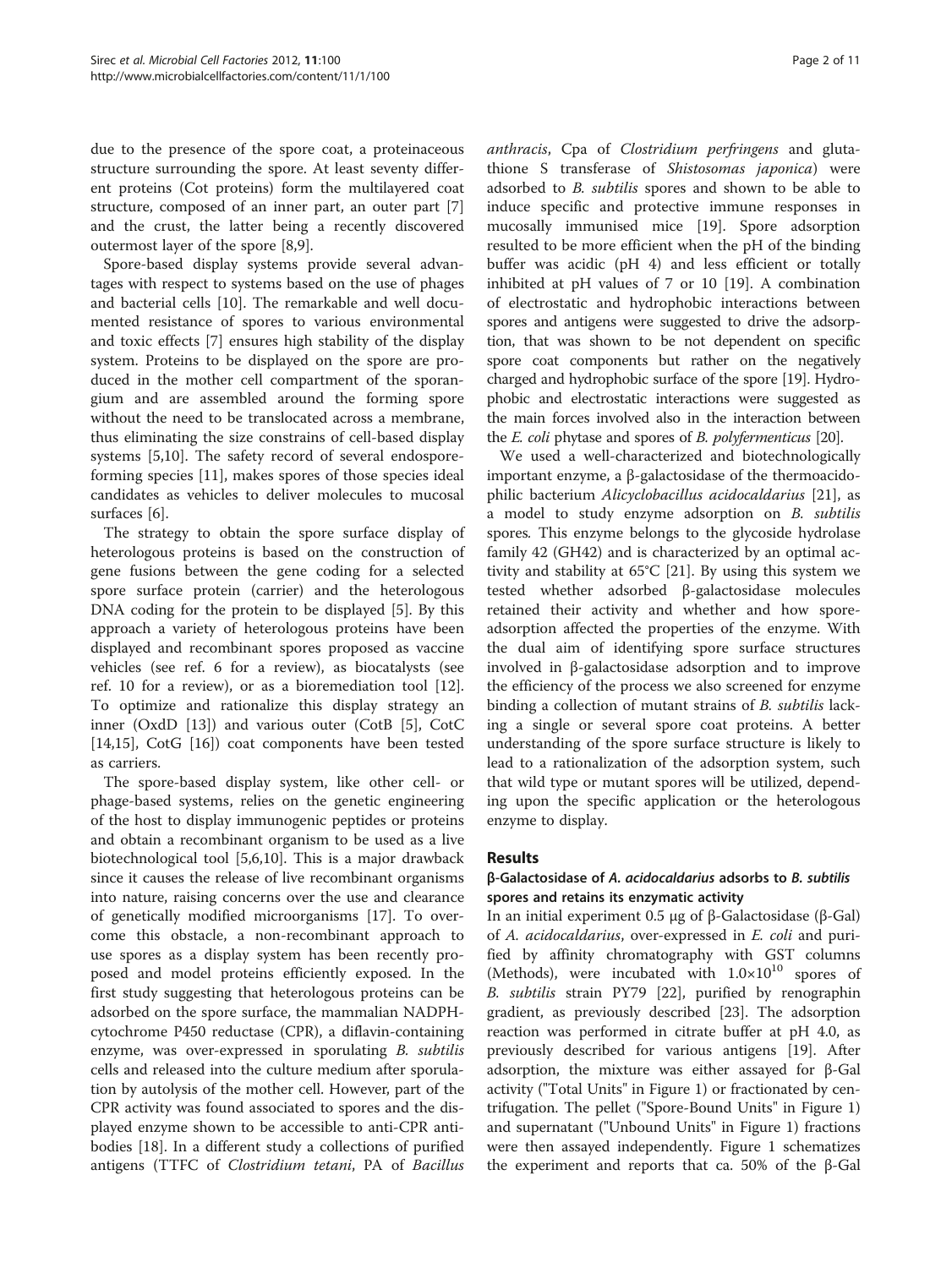<span id="page-2-0"></span>

units were found in the pellet fraction and, therefore, were most likely associated to the spores. The sporeassociated β-Gal activity was not due to an endogenous enzyme, since purified spores alone did not show any activity (Figure 1). Only a limited amount (less than 10%) of β-Gal units was lost during the procedure (Figure 1) and the adhesion appeared to be stable, since 95% of the units was still associated to the pellet fraction after two washes with phosphate buffer pH 4.0 or 5.5 (not shown).

In a previous report Huang et al. [\[19\]](#page-10-0) have shown that spore adsorption of four different antigens is more efficient at pH 4.0 than at pH 7.0 or 10.0. In agreement with those observations we found that adsorption of β-Gal to  $1.0\times10^{10}$  spores was strictly dependent on the pH of the adsorption buffer, with a similar amount of units adsorbed at pH values of 3.5 and 4.0 and a strongly decreased amount of units adsorbed at pH 4.5 (Table 1). β-Gal has a deduced isoelectric point of 5.77, therefore at all pH tested in the experiments of Table 1, it is expected to have a net positive charge. At pH values lower than 3.5 no activity was found in any of the fractions as well as in the unfractionated sample (Total Units), indicating that exposure at pH 3.0 totally inactivated the enzyme (Table 1). At both pH values of 3.5 and 4.0 the amount of β-Gal units lost in the experimental procedure was about 10% (Table 1).

To check that our experimental conditions were not limiting for the number of spores, we measured the β-Gal activity associated to each spore using different amounts of enzyme and spores in the adsorption reac-tion. As shown in Figure [2,](#page-3-0) with both  $2.0\times10^{9}$  (open symbols) and  $1.0\times10^{10}$  (closed symbols), increasing the amount of enzyme used in the adsorption reaction up to 4 μg, the β-Gal units bound to each spore increased, indicating that the spores present in the reaction buffer were not saturated by the enzyme and therefore were not a limiting factor for the reaction.

#### Adsorption to spores stabilizes β-Gal

It has been previously reported that the β-Gal of A. acidocaldarius has an optimal activity and stability at 65°C and at pH 6.5 [\[21](#page-10-0)]. To verify whether spore adsorption affected these properties, we compared the β-Gal activity of the free and the spore-adsorbed enzyme, after exposing both to the adsorption conditions (1 hour at pH 4.0). As shown in Figure [3,](#page-3-0) the optimum temperature (panel A) and pH (panel B) were identical with (open symbols) and without (closed symbols) spores, indicating that the spore-bound and the free enzyme have identical properties.

Results of Figure [3](#page-3-0) indicate that at all tested temperatures and pH values the spore-bound enzyme is more active than the free enzyme. A stabilization effect of spores on an enzyme has been previously suggested for a different enzyme and for spores of a different bacterial species [[20](#page-10-0)]. To address this point in more detail we

|  | Table 1 pH-dependent adsorption efficiency with 1 $\times$ 10 <sup>10</sup> spores |  |  |  |  |
|--|------------------------------------------------------------------------------------|--|--|--|--|
|--|------------------------------------------------------------------------------------|--|--|--|--|

| pH values of the adsorption reaction |     |                           |                            |                            |
|--------------------------------------|-----|---------------------------|----------------------------|----------------------------|
|                                      | 3.0 | 3.5                       | 4.0                        | 4.5                        |
| Total units (%)                      |     | $262.55 \pm 5.15(100)$    | $308.92 \pm 11.13$ (100)   | $353.64 \pm 23.80$ (100)   |
| Spore-bound units (%)                |     | $139.64 \pm 5.65$ (53.18) | $158.98 \pm 2.41(51.46)$   | $26.89 \pm 4.68$ (7.60)    |
| Unbound-units (%)                    |     | $92.46 \pm 8.24$ (35.21)  | $127.77 \pm 12.38$ (41.36) | $306.72 \pm 26.96$ (86.73) |

1 β-galactosidase unit is defined as an amount of β-Gal which is able to hydrolyze 1 μmol of substrate in 1 min at standard conditions [\[19](#page-10-0)].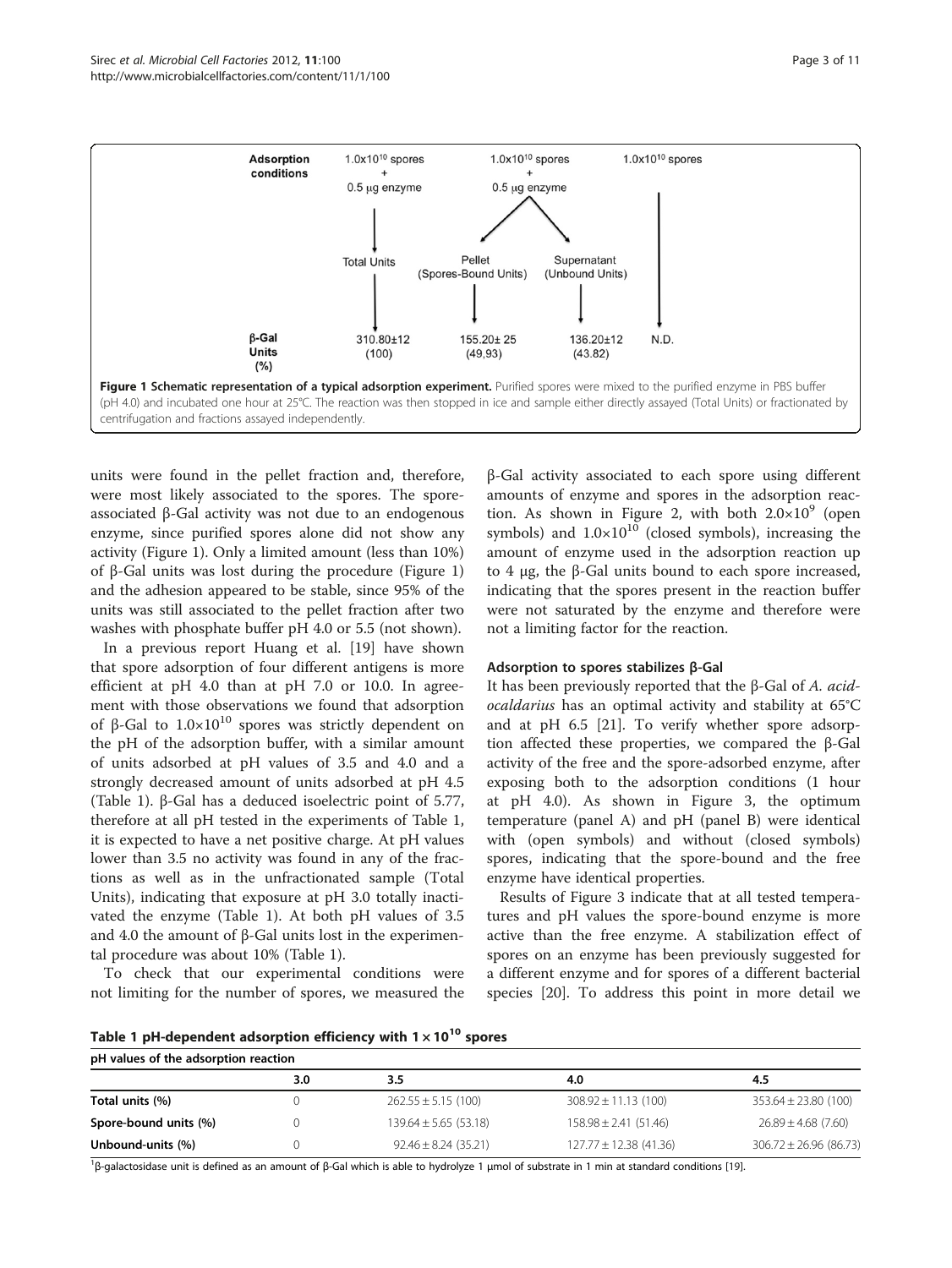<span id="page-3-0"></span>

compared the activity of spore-bound and free β-Gal after exposure at low pH or high temperatures. Although the enzyme is from a thermoacidophilic bacterium, the activity of the free enzyme decreased overtime after exposure at both low pH or high temperature and was protected by denaturation when adsorbed to spores. After exposure at pH 4.0 the activity of the free β-Gal was completely lost after 24 hours while the spore-bound enzyme was still fully active (Figure [4A](#page-4-0)). After 2 hours of incubation at 75°C the activity of the free β-Gal was completely lost while the spore-bound enzyme retained about 80% of its original activity (black and white squares in Figure [4B](#page-4-0), respectively). At 80°C the activity of the free enzyme was completely lost after 1 hour while the spore-bound enzyme retained over 30% of its activity even after two hours of incubation (black and white circles in Figure [4B](#page-4-0), respectively).

## Spores with altered surface show increased efficiency of adsorption

In a previous report it has been shown that adsorption of various antigens on the surface of B. subtilis spores does not depend on a direct interaction with any of the major outer coat components (CotA, CotB, CotC, CotG and CotF) [[19](#page-10-0)]. In agreement with the previous results we showed that β-Gal adsorption is similar in wild type spores (PY79) and in isogenic null mutants lacking *cotB*, cotC, cotG or cotS (Figure [5A](#page-5-0)). However, it has been recently shown that the B. subtilis spore is surrounded by an outermost layer, the crust, not identified before [[8\]](#page-9-0). The crust is composed of proteins and the products of the cgeA gene and of the cotVWXYZ cluster are involved in crust formation [\[9](#page-9-0)]. One of those proteins, CotZ, has been proposed to be essential for the spore crust to surround the spore but not for the formation of the other coat layers [\[9\]](#page-9-0). Based on this, we examined whether the presence of the crust had an effect on the adsorption of β-Gal by comparing the efficiency of adsorption of a wild type strain (PY79) with that of isogenic null mutants lacking cotZ, cgeA cotX or cotXYZ. As shown in Figure [5B,](#page-5-0) the efficiency of β-Gal

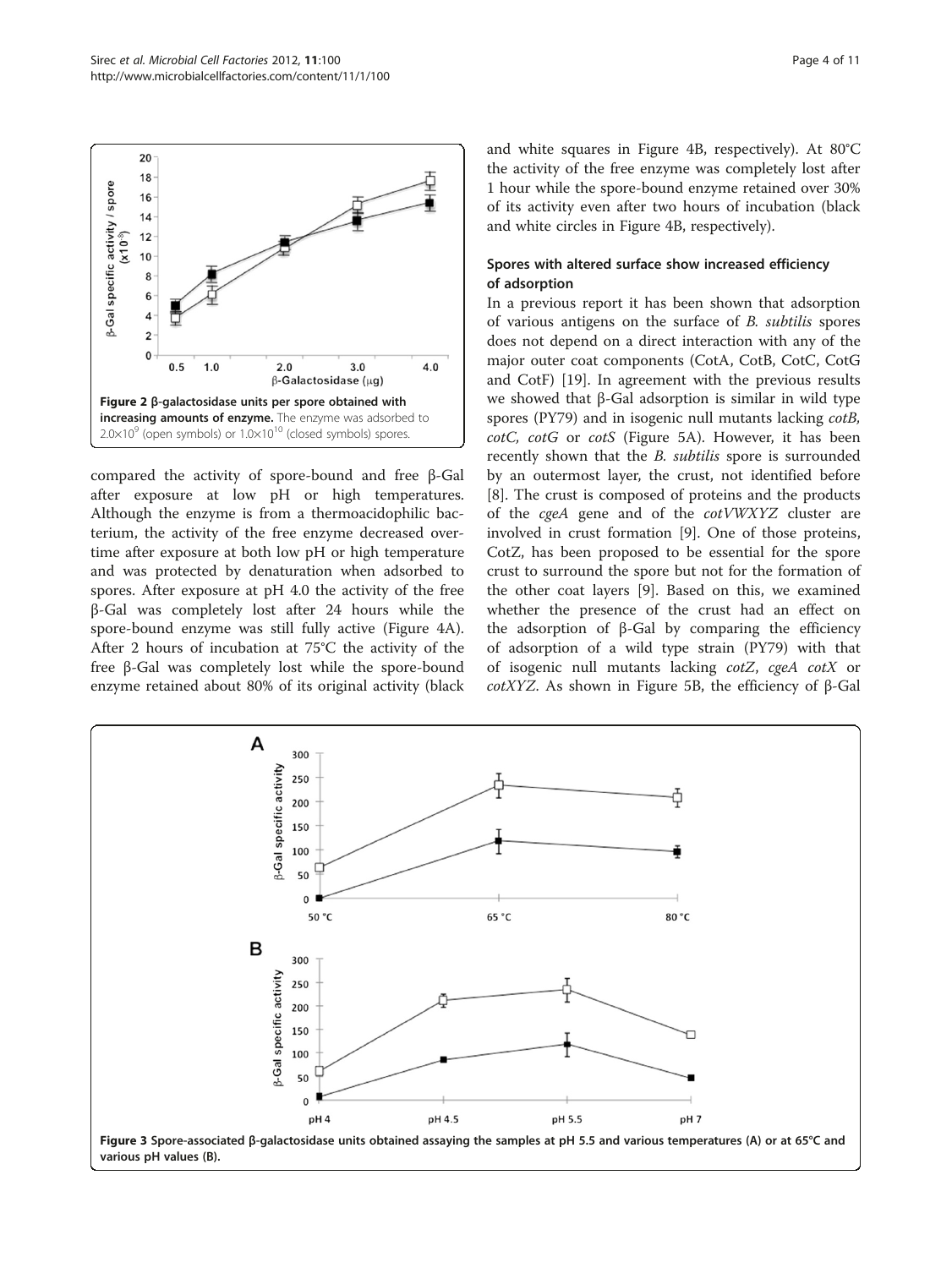<span id="page-4-0"></span>

adsorption was increased in all four mutants. Only a slight increase was observed with mutant spores lacking cotZ, cgeA or cotX (from ca. 50% of activity associated to wild type spores to ca. 60% associated to the mutant spores), while a stronger effect was observed with spores lacking cotXYZ (ca. 80% of spore-associated activity). Since the mutant lacking cotXYZ showed a higher increase of β-Gal adhesion than mutants lacking only cotZ or cotX, we hypothesize that either CotY is an important factor in mediating the adhesion of β-Gal or that CotZ, CotX and CotY have an additive action in modifying the spore surface and, as a consequence, reducing adhesion of the enzyme (Figure [5B\)](#page-5-0). Although further experiments will be needed to fully address this point, the results of Figure [5B](#page-5-0) indicate that a normally formed crust has an inhibiting role on β-Gal adhesion.

Next, we decided to test the adsorption efficiency of mutants lacking also other coat layers. In particular, we used spores of strains lacking *cotH*, gerE or *cotE*. *cotH* spores lack at least 9 outer coat components [\[24\]](#page-10-0), gerE codes for a transcriptional regulator and gerE mutant spores lack the latest class of coat components [\[7](#page-9-0)], and cotE spores totally lack the outer coat [[25\]](#page-10-0). As shown in Figure [5C,](#page-5-0) with spores of all three mutants 100% of the β-Gal activity was adsorbed, indicating that the spores lacking the crust and at least part of the outer coat are extremely efficient in adsorbing β-Gal.

#### Adsorption to mutant spores lacking cotE or cotH

Wild type spores of *B. subtilis* are negatively charged [[26\]](#page-10-0) and able to accumulate a large number of protons in an aqueous solution [\[27](#page-10-0)]. The presence of a large number of spores is then likely to alter the pH of an aqueous solution. Because of the pH-dependence of β-Gal adsorption (Table [1](#page-2-0)), we hypothesized that wild type and mutant spores had a different effect on the pH of the binding solution and, as a consequence, on the efficiency of β-Gal adsorption. To verify this hypothesis we measured the effects of spores on the pH of pure water and of the adsorption buffer (citrate buffer pH 4.0). We tested cotE or cotH mutant spores lacking either the entire outer coat or 9 major outer coat com-ponents [[24\]](#page-10-0), while we did not consider gerE mutant spores, although they also showed 100% of β-Gal adhe-sion (Figure [5C](#page-5-0)), since the outer coat structure of  $gerE$ spores has not been studied in details and not all genes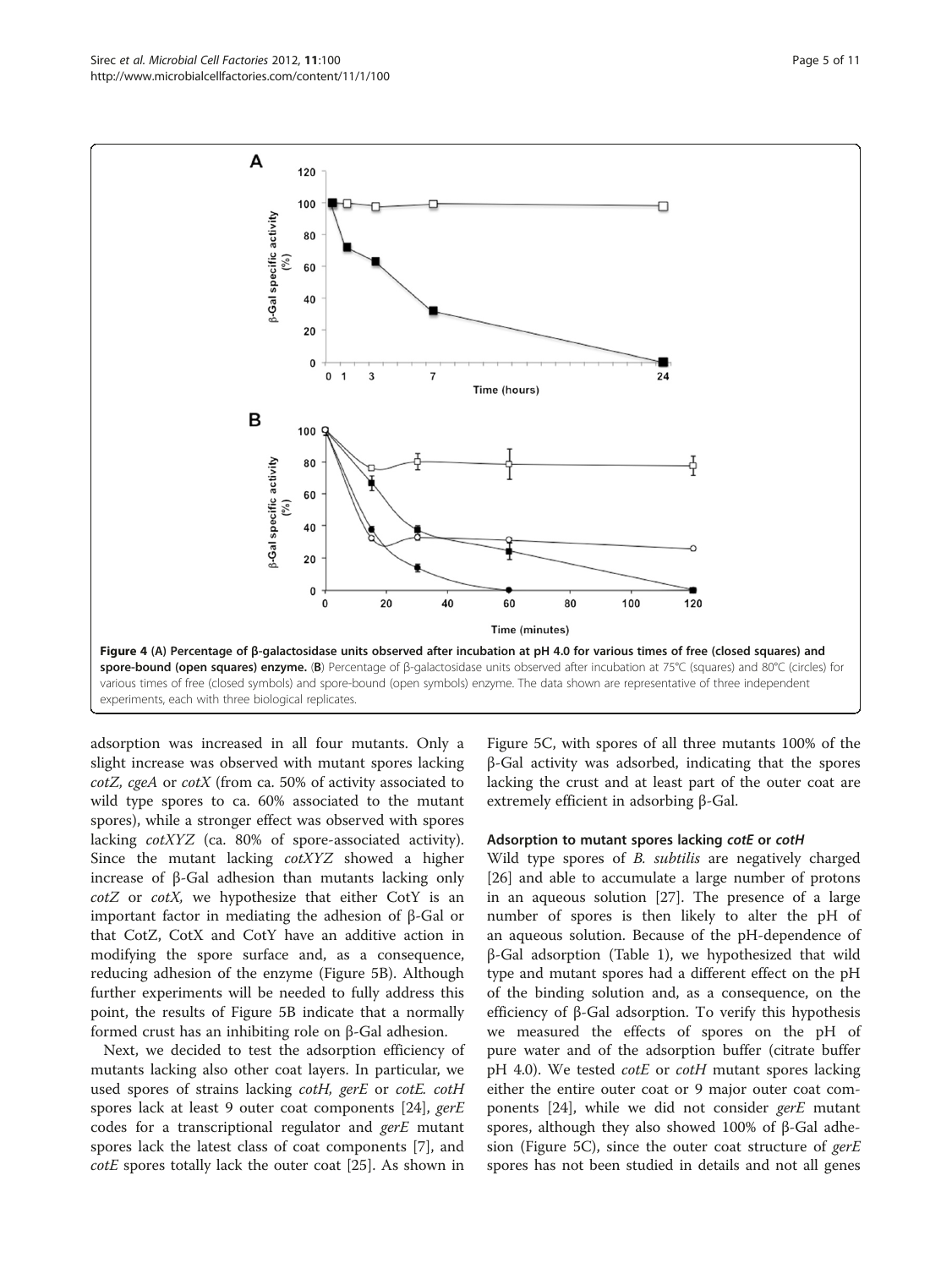controlled by the transcriptional regulator GerE have been identified and functionally characterized. As shown in Table [2,](#page-6-0) both  $2.0 \times 10^{9}$  and  $1.0 \times 10^{10}$  wild type spores were able to reduce the pH of pure water of over one pH unit, while the same numbers of *cotE* or *cotH* spores had a minor, if any, effect. In all cases no effects on the pH were observed at the adsorption conditions, that buffered the effect of spores (not shown). Those results seem to suggest that the different efficiency of adsorption between wild type and mutant spores was not caused by a spore-dependent alteration of the pH in the adsorption reaction and that wild type spores have a net negative charge higher than that of both *cotE* or *cotH* mutant spores.

Wild type and mutant spores were then compared for their efficiency in adsorbing and stabilizing β-Gal

molecules. cotE and cotH mutant spores showed identical adsorption efficiencies that increased with increasing amounts of enzyme in the adsorption reaction (Figure [6A](#page-6-0)). These results confirm and expand the results of Figure [2](#page-3-0), indicating that the spores present in the reaction buffer  $(2.0 \times 10^9)$  were not saturated by 20 μg of enzyme and therefore were not a limiting factor for the reaction. β-Gal has a molecular mass of 77,737 daltons, therefore the maximal amount of enzyme used in the experiment of Figure [6A](#page-6-0) (20 μg) contains approximately  $1.55 \times 10^{14}$  molecules. Since in the adsorbing reaction with  $1.0\times10^{10}$  spores about 50% of the enzyme is bound to wild type spores and 100% to mutant spores, we can calculate that about  $7.75 \times 10^3$  and  $1.55 \times 10^4$ molecules of β-Gal were adsorbed to each wild type and mutant spores, respectively.

<span id="page-5-0"></span>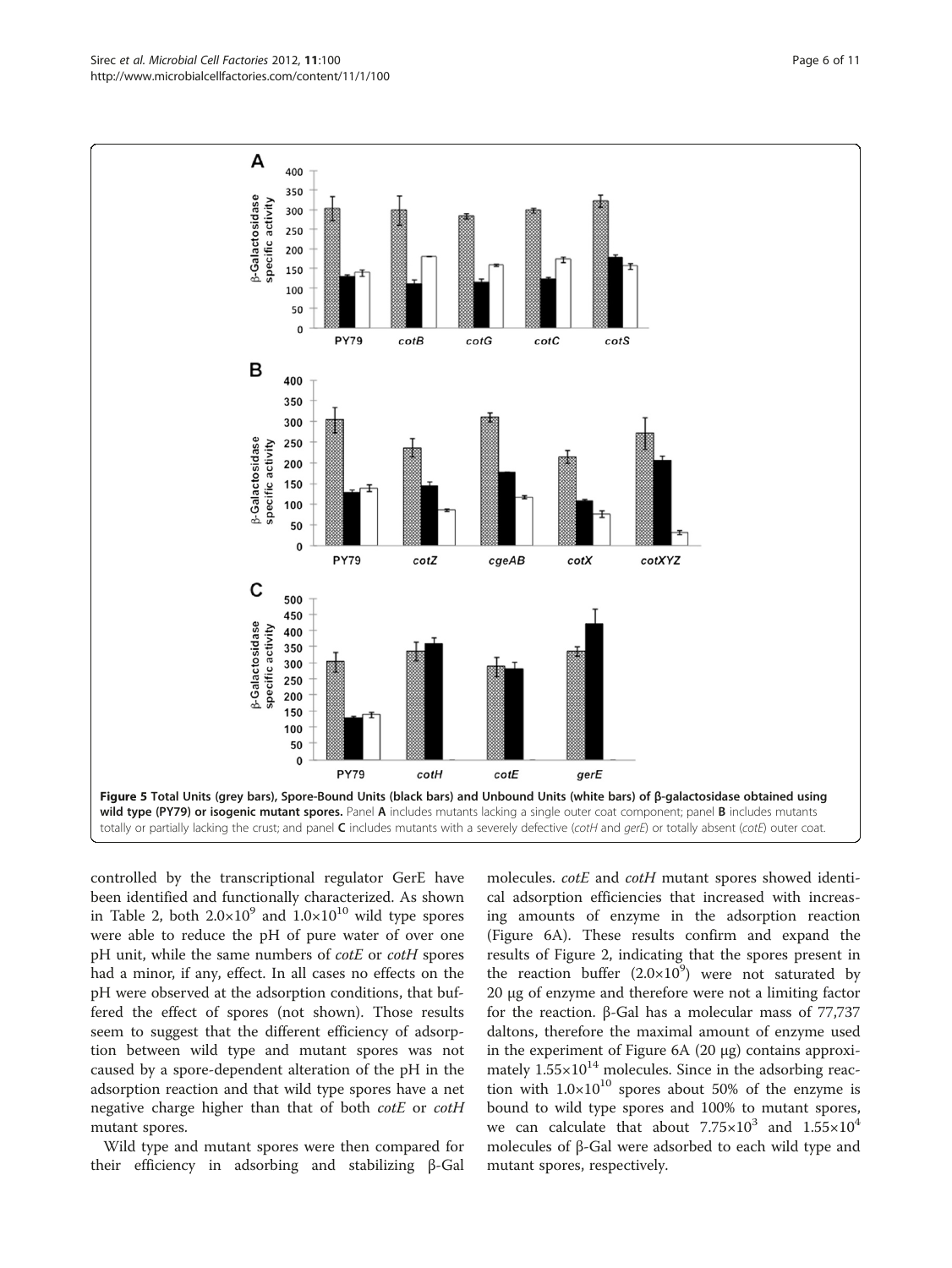<span id="page-6-0"></span>Table 2 Effect of wild type and mutant spores on pH

|                         | n° of spores <sup>a</sup> | pHb             |
|-------------------------|---------------------------|-----------------|
| Water                   | $^{(1)}$                  | $5.98 \pm 0.08$ |
| Water $+ WT$ spores     | $2.0 \times 10^9$         | $7.23 \pm 0.07$ |
|                         | $1.0 \times 10^{10}$      | $7.14 \pm 0.24$ |
| Water $+ \cot F$ spores | $2.0 \times 10^9$         | $6.06 \pm 0.07$ |
|                         | $1.0 \times 10^{10}$      | $6.18 \pm 0.04$ |
| Water $+ \cot H$ spores | $2.0 \times 10^9$         | $5.88 \pm 0.07$ |
|                         | $1.0 \times 10^{10}$      | $5.85 \pm 0.07$ |

<sup>a</sup> The number of purified spores was measured by direct counting with a

Burker chamber under an optical microscope (Olympus BH-2 with 40xlenses); pH was measured using a pH-meter with a combined glass microelectrode (LLBiotrode, Metrohm) probe in a final volume of 200 μL.

We then decided to check whether also cotE and cotH spores, like their isogenic parental strain, were able to stabilize the enzyme at an acidic condition or at high temperatures able to fully denaturate the free enzyme (Figure [4](#page-4-0)). The enzyme bound to either cotE or cotH spores retained over 70% of its initial activity after 24 hours at pH 4.0, whereas the free enzyme was totally inactive (Figure 6B). The enzyme bound to mutant spores lacking either cotE (Figure [7A](#page-7-0)) or cotH (Figure [7B](#page-7-0))

retained over 50% of their original activity after 2 hours of incubation at 75°C while the free enzyme was totally denatured. At 80°C only a minor protective effect was shown by both *cotE* or *cotH* mutant spores (Figure [7](#page-7-0)). While β-Gal bound to wild type spores was fully active after 24 hours at pH 4.0 and retained about 80 and 40% of its activity after 2 hours at 75°C or 80°C, respectively (Figure [4\)](#page-4-0), adsorption to  $cotE$  or  $cotH$  spores resulted in reduced stabilization effect to both acidic pH (Figure 6B) and high temperatures (Figure [7\)](#page-7-0). However, considering that mutant spores adsorb a higher amount of β-Gal activity than wild type spores (Figures [5C](#page-5-0) and 6A), even with a loss of activity during incubation at denaturing conditions, the use of *cotE* or *cotH* spores can be considered advantageous for specific applications that involve exposure of the enzyme at low pH conditions or high temperatures.

#### **Discussion**

The adsorption of antigens and enzymes to bacterial spores has been reported previously and the involvement of a combination of physicochemical forces has been suggested [[18-20](#page-10-0)]. In this frame, our work was aimed at

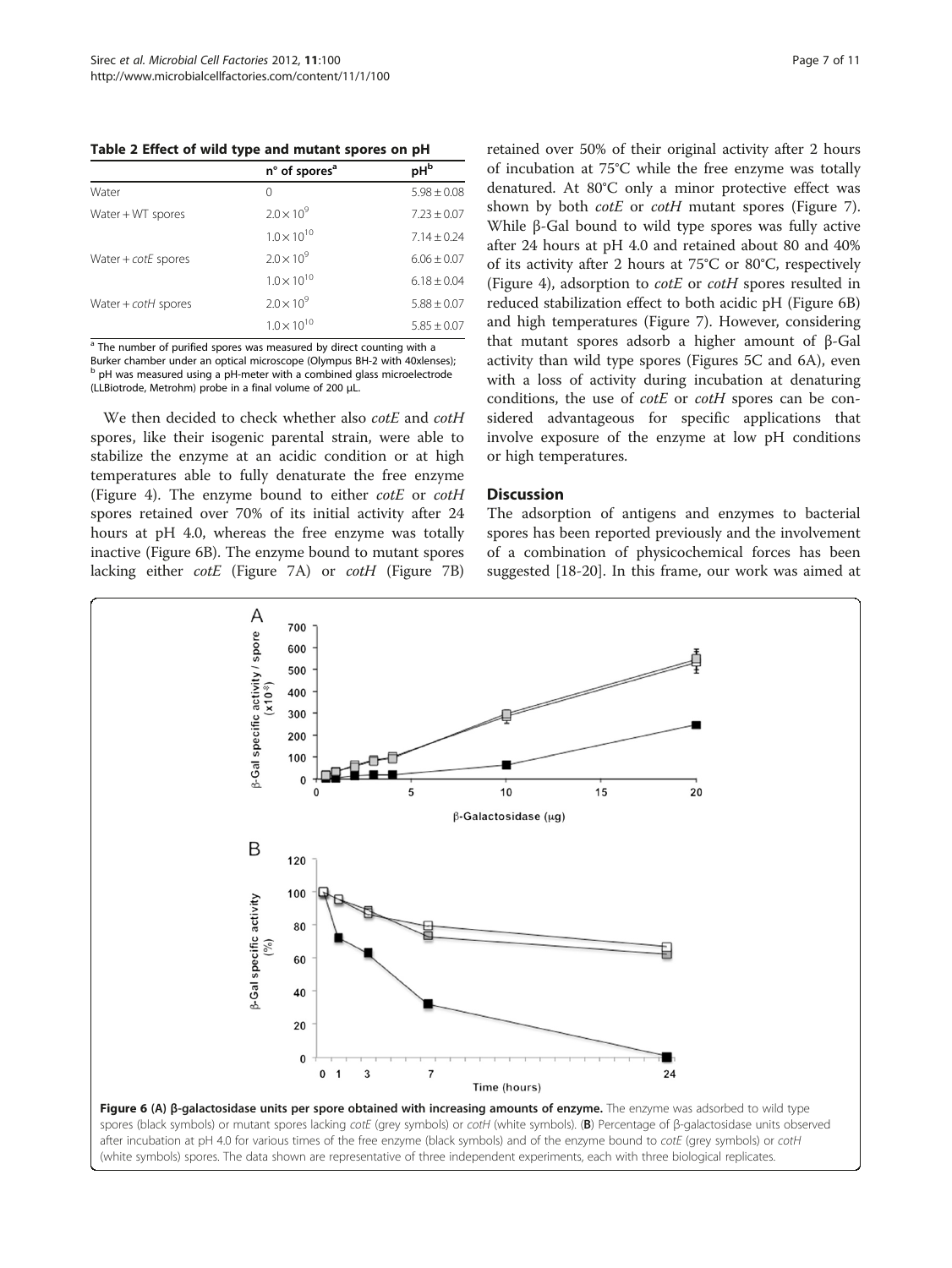<span id="page-7-0"></span>

gaining a better understanding of the spore-enzyme interaction. We used spores of a laboratory strain of B. subtilis, for which a collection of isogenic mutants altered in spore surface proteins was available, and as a model enzyme the well characterized β-Gal of the thermoacidophilic bacterium Alicyclobacillus acidocaldarius [\[21\]](#page-10-0).

Our results indicate that spores bind β-Gal without affecting its properties but, instead, stabilizing it at acidic pH and high temperatures. Spore adsorption is a very efficient process with each wild type spore able to adsorb about  $7.75 \times 10^3$  molecules of β-Gal. Gene fusion-based display of heterologous antigens was slightly less efficient than adsorption, with  $1.5 \times 10^3$  molecules of TTFC (5) and  $4.8\times10^3$  molecules of LTB (15) exposed on each spore. Spores lacking the outermost structures, the crust and the outer coat layer, have an adsorption efficiency even higher than wild type spores, with  $1.55 \times 10^4$  molecules of β-Gal adsorbed on each spore. This indicates that those structures, mainly formed by proteins and glycoproteins [\[7](#page-9-0)], have an inhibitory effect on the adhesion of the enzyme. While the efficiency of adhesion is improved, the stabilization at low pH is reduced in the mutants after 24 hours of incubation at pH 4.0. In the case of β-Gal, the loss of activity (30%) at low pH is compensated by the high amount of enzyme adsorbed. Although other enzymes have not been tested yet, our data suggest that the use of wild type or mutants spores can be planned according to the specific application and the heterologous enzyme to be displayed.

The carboxyl groups were identified as the major ionizable groups in the spore and proton diffusion was found much lower in the spore core than within the coats and cortex, suggesting the inner membrane, separating core from the external layers of the spore, as a major permeability barrier for protons [\[27\]](#page-10-0). Then, the carboxyl groups in the coat and in the cortex have been suggested as responsible of the negative charge of spores [[27\]](#page-10-0). The different effects of wild type and mutant spores on the pH of an aqueous solution (Table [2](#page-6-0)), indicate that wild type spores attract more protons than *cotE* or *cotH* mutant spores and therefore, suggest that thay have a net negative charge higher than that of the mutant spores. Since spores of those mutants lack either the entire outer coat  $(cotE)$  or a large part of it  $(cotH)$ , they have a reduced number of proteins, and as a consequence of carboxyl groups, in their cortex and coat. Based on this we hypothesize that the reduced number of carboxyl groups present in the regions of the spore more permeable to proton diffusion [[27](#page-10-0)] is responsible of the reduced number of protons attracted by mutant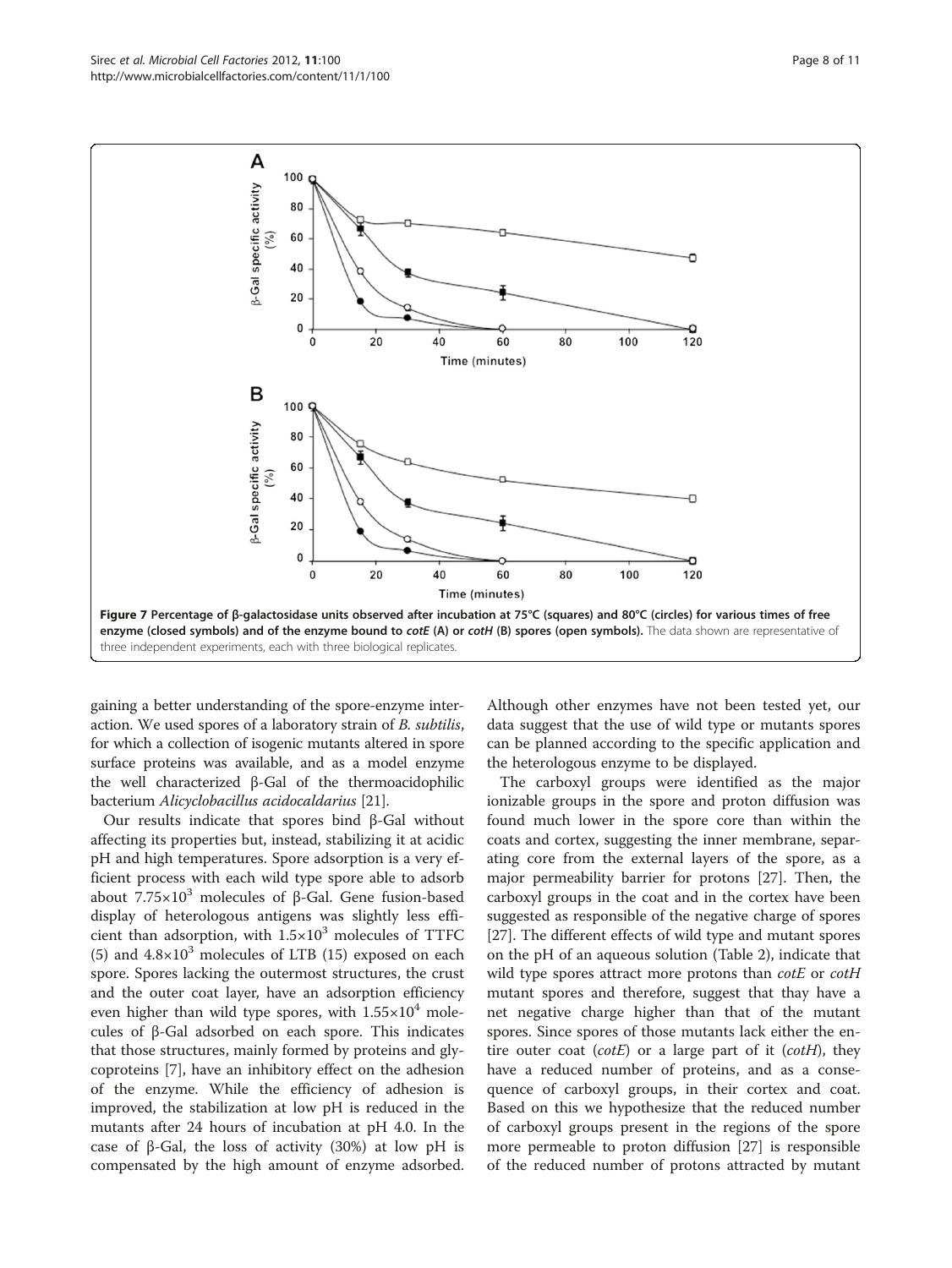spores. However, the different efficiency of β-Gal adsorption observed between wild type and mutant spores is not due to a different effect on the pH, since the effect of spores on the pH is buffered at the adsorption conditions (citrate buffer pH 4.0).

Our results, indicating that spores with altered surface structures have altered adsorption efficiency, point to the physicochemical properties of the spore surface as responsible of the interaction with the model enzyme. β-Gal, having a deduced isoelectric point of 5.77, at the adsorption conditions (pH 4.0) is expected to have a net positive charge and to be attracted by negatively charged spores. In spite of this, β-Gal binds more efficiently to mutant (lower negative charge) than wild type (higher negative charge) spores. We conclude that, at least in the case of β-Gal, the electrostatic force does not seem to be the predominant force involved in the interaction with the spore.

The hypothesis that the different negative charge of wild type and mutant spores is somehow responsible of the different stabilization effect observed at pH 4.0 is an intriguing possibility that needs to be addressed. Answering the questions of what is the basis of spore adsorption and of enzyme stabilization are challenging future goals that will necessarily require further experiments and the use of sophisticated physicochemical tools.

Although the molecular details of adsorption and enzyme stabilization have not been totally elucidated, spores have shown clear potentials as a novel, surface display system that, being non-recombinant, able to protect the heterologous enzyme from acidic pH and based on a host with a remarkable safety record [\[10,11\]](#page-9-0), appear particularly well suited for the delivery of biotherapeutic molecules to animal and human mucosal surfaces.

## Methods

## Bacterial strains and transformation

B. subtilis strains used in this study are listed in Table 3. B. subtilis PY79 [[21\]](#page-10-0) was used as recipient strain in transformation procedures. Plasmid amplification for DNA sequencing, subcloning experiments, and transformation of E. coli competent cells were performed with strain DH5α [[28](#page-10-0)]. Bacterial strains were transformed by previously described procedures, i.e.,  $CaCl<sub>2</sub>$ mediated transformation of E. coli competent cells [[28](#page-10-0)] and two-step transformation of B. subtilis [[23](#page-10-0)] (Table [4\)](#page-9-0).

#### Genetic and molecular procedures

Isolation of plasmids, restriction digestion, and ligation of DNA, were carried out by standard methods [\[28](#page-10-0)]. Chromosomal DNA from B. subtilis was isolated as described elsewhere [\[29](#page-10-0)].

For the construction of insertional *null* mutations DNA fragments internal to genes cotS, cotZ and cgeA

Table 3 B. subtilis strains

| <b>Strain</b>     | Genotype    | Source     |
|-------------------|-------------|------------|
| <b>PY79</b>       | Wild type   | $[22]$     |
| RH <sub>201</sub> | cotB::spc   | [5]        |
| RH101             | cotC::spc   | $[34]$     |
| ER203             | cotG::∆erm  | $[35]$     |
| AZ541             | cotS::cm    | This study |
| GC347             | cgeA::spc   | This study |
| AZ542             | cot7::neo   | This study |
| AZ543             | cotX::neo   | This study |
| A7544             | cotXY7::neo | This study |
| DZ213             | cotF::cm    | $[25]$     |
| ER220             | cotH::spc   | [36]       |
| <b>KS450</b>      | gerE36      | [35]       |

were amplified by PCR using the B. subtilis chromosome as a substrate and synthetic oligonucleotides listed in Table [2](#page-6-0) to prime the reactions. The PCR products were visualized on ethidium bromide-stained agarose gels and gel purified by the QIAquick gel extraction kit (Qiagen) as specified by the manufacturer. Amplified fragments were ligated into plasmids pBEST501 [\[30](#page-10-0)] (cotZ mutant) or pER19 [\[31](#page-10-0)] (cotS mutant), carrying an antibiotic resistance cassette selectable in B. subtilis. The mutant in cgeAB was obtained by cloning amplified internal fragment of cgeA gene in a pGEM-T (Promega) vector in which was previously cloned a spectinomycin cassette (from pAH256 [[32\]](#page-10-0)) in a PstI restriction site. Those recombinant plasmids were used to transform competent cells of strain PY79. Transformants were the result of a single (Campbell-like) recombination event between homologous DNA present on the plasmid and on the chromosome. Transformants were selected by antibiotic resistance and confirmed by PCR analysis of chromosomal DNA. Mutants in the *cotX* and *cotXYZ* genes were already available but carried in a B. subtilis strain with a different genetic background (strain MB24) [\[33](#page-10-0)]. To obtain cotX and cotXYZ mutants isogenic with the wild type and other mutants used in this study, chromosomal DNA of the existing strains was extracted and used to transform competent cells of PY79 competent cells.

## Purification of spores and β-galactosidase

Sporulation of wild type and recombinant strains was induced by the exhaustion method. After 30 h of growth in Difco Sporulation medium (DSM) at 37°C with vigorous shaking [\[29](#page-10-0)], spores were collected, washed three times with distilled water and purified by gastrografin gradient as described before [\[29](#page-10-0)]. Spore counts were determined by serial dilution and plate-counting.

A recombinant plasmid containing the *lacB* gene of Alyciclobacillus acidocaldarius into the expression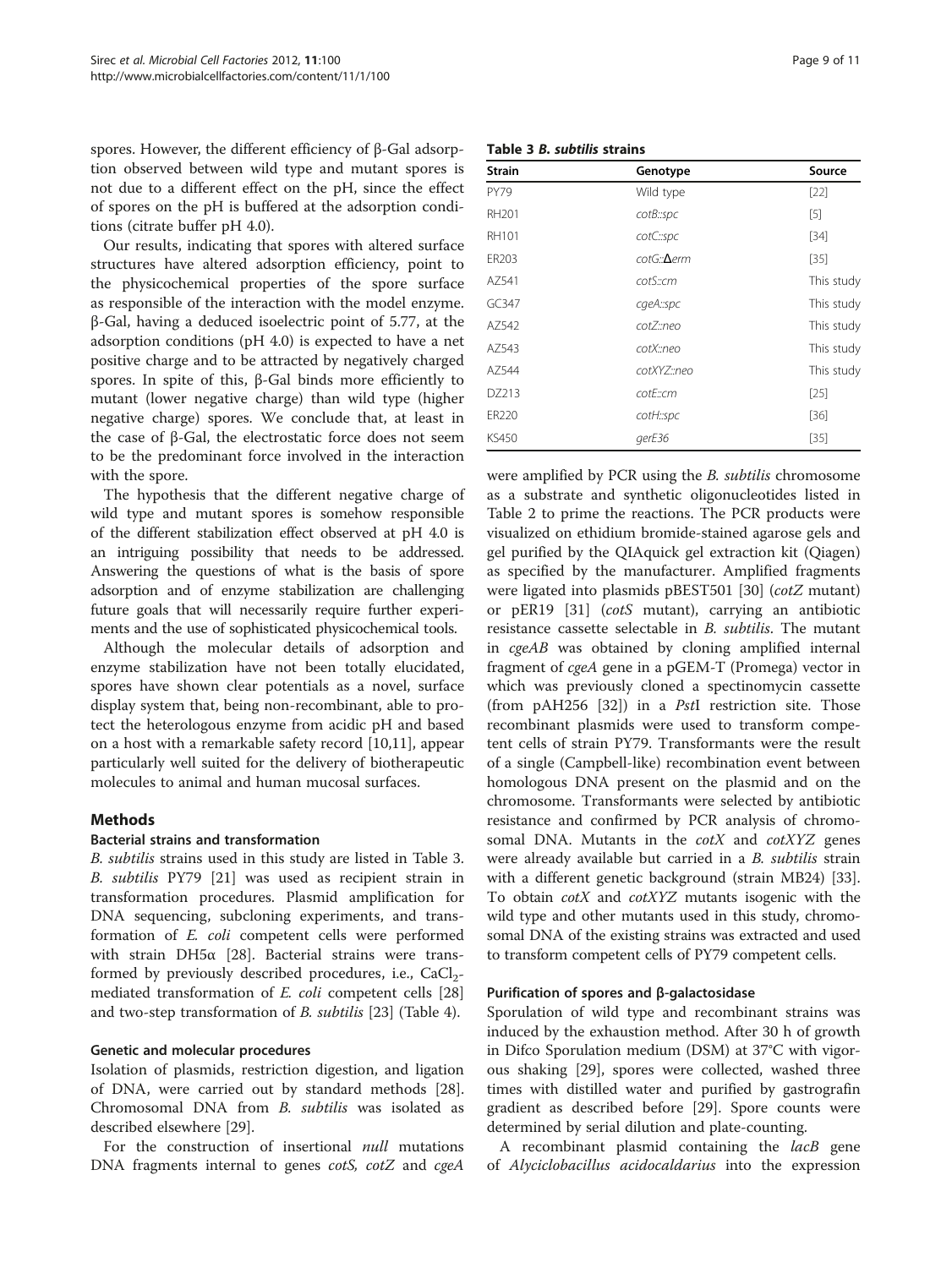<span id="page-9-0"></span>Table 4 Synthetic oligonucleotides

| Oligonucleotide | Sequence $(5' - 3')^a$     | <b>Restriction site</b> | Position of annealing <sup>5</sup> |
|-----------------|----------------------------|-------------------------|------------------------------------|
| cotS3           | ggatccATCGACCATGTGGCGCTG   | BamHl                   | $+64/+82$                          |
| cotS4           | aagcttAACCATCACTTTATTCAG   | Hindlll                 | $+771/+758$                        |
| cotZ1           | gcatgcGCTGTTGAAGAAGACTGC   | Sphl                    | $+64/81$                           |
| cotZ2           | qtcqacAACTTCAATACAGTAGTTCG | Sall                    | $+378/+359$                        |
| cgeA1           | gcatgcCAACTGCAACAGAAGGAG   | Sphl                    | $+64/+81$                          |
| cgeA2           | gtcgacGTGAACCTGATCGAAAGC   | Sall                    | $+297/+279$                        |

<sup>a</sup> Capital and lowercase letters indicate nucleotides complementary to corresponding gene DNA and unpaired flanking sequences carrying a restriction site, respectively.  $^{\text{b}}$  Referred to cotS, cotZ or cgeA sequences, taking the first nucleotide of the initiation codon as +1.

vector pET29a has been previously described [\[20](#page-10-0)]. Expression of lacB was induced by 0.1 mM isopropyl-β D-thiogalactoside (IPTG) in E. coli BL21RB791 cells and β-Gal purified using the GST-tag and the thrombin cleavage on the matrix as described by the manufacturer (Amersham Biotech).

#### Binding assay and enzyme detection

Purified β-Gal was added to a suspension of  $1 \times 10^{10}$ spores in sodium citrate 50 mM at pH 4.0 at 25°C in a final volume of 200 μl. After 1 hour of incubation, an aliquot (70 μl) of the binding mixture was stored at 4°C while the remaining part of the binding mixture was centrifuged (10 min at 13,000 rpm) to fractionate pellet and supernatant. All fractions were then used for β-Gal assays: 20 μl of each fraction were added to the reaction buffer (50 mM sodium citrate buffer at pH 5.5, 2NP-β-D-Gal 10 mM) and mixtures incubated at 65°C for 5 minutes; the reaction was then blocked by addition of 800 μl of 1 M  $\text{Na}_2\text{CO}_3$ . When the assay was performed on samples containing spores, the samples were centrifuged prior to measurement of optical density at 420 nm. We expressed results of enzymatic assays in total units, where 1 unit is defined as an amount of β-Gal able to hydrolyze 1 μmol of substrate in 1 min at standard conditions [[20\]](#page-10-0).

#### Competing interests

The authors declare that they have no competing interests.

#### Authors' contributions

TS performed most of the experiments. AS contributed to enzyme purification and enzymatic assays. RI contributed to the construction of mutants and to develop the adsorption conditions. MDF contributed to experiment design and manuscript writing. MM contributed to experiment design and manuscript writing. ER contributed discussions and suggestions during the work and wrote most of the manuscript. All authors read and approved the final manuscript.

#### Acknowledgments

We thank G. Pesce, C. Lapegna and M. Trifuoggi for valuable suggestions and help with the pH measures. This work was supported by a grant (KBBE-476 2007–207948) from the EU 7th Framework to E.R. and by a grant MoMa n. 1/014/06/0 of the Agenzia Spaziale Italiana to M.M.

#### Author details

<sup>1</sup>Department of Structural and Functional Biology, Federico II University of Naples, Naples, Italy. <sup>2</sup>Institute of Protein Biochemistry, C.N.R., Naples, Italy.

Received: 21 June 2012 Accepted: 28 July 2012 Published: 3 August 2012

#### References

- 1. Wu CH, Mulchandani A, Chen W: Versatile microbial surface-display for enviromental remediation and biofuels production. Trends Microbiol 2008, 16:181–188.
- 2. Lee SY, Choi JH, Xu Z: Microbial cell-surface display. Trends Biotechnol 2003, 21:45–52.
- 3. Wells J: Mucosal vaccination and therapy with genetically modified lactic acid bacteria. Annu Rev Food Sci Technol 2011, 2:423–445.
- 4. Villaverde A: Nanotechnology, biotechnology and microbial cell factories. Microb Cell Fact 2010, 9:53.
- 5. Isticato R, Cangiano G, Tran HT, Ciabattini A, Medaglini D, Oggioni MR, De Felice M, Pozzi G, Ricca E: Surface display of recombinant proteins on Bacillus subtilis spores. J Bacteriol 2001, 183:6294–6301.
- 6. Cutting SM, Hong HA, Baccigalupi L, Ricca E: Oral Vaccine Delivery by Recombinant Spore Probiotics. Int Rev Immunol 2009, 28:487–505.
- 7. Henriques AO, Moran CP Jr: Structure, assembly and function of the spore surface layers. Ann Rev Microbiol 2007, 61:555-588.
- 8. McKenney PT, Driks A, Eskandarian HA, Grabowski P, Guberman J, Wang KH, Gitai Z, Eichenberger P: A distance-weighted interaction map reveals a previously uncharacterized layer of the Bacillus subtilis spore coat. Curr Biol 2010, 20:934–938.
- 9. Imamura D, Kuwana R, Takamatsu H, Watabe K: Proteins involved in formation of the outermost layer of Bacillus subtilis spores. J Bacteriol 2011, 193:4075–4080.
- 10. Knecht LD, Pasini P, Daunert S: Bacterial spores as platforms for bioanalytical and biomedical applications. Anal Bioanal Chem 2011, 400:977–989.
- 11. Cutting SM: Bacillus probiotics. Food Microbiol 2011, 28:214-220.
- 12. Hinc K, Ghandili S, Karbalaee G, Shali A, Noghabi K, Ricca E, Ahmadian G: Efficient binding of nickel ions to recombinant Bacillus subtilis spores. Res Microbiol 2010, 161:757–764.
- 13. Potot S, Serra CR, Henriques AO, Schyns G: Display of recombinant proteins on Bacillus subtilis spores, using a coat-associated enzyme as the carrier. Appl Environ Microbiol 2010, 76:5926-5933.
- 14. Mauriello EMF, Duc LH, Isticato R, Cangiano G, Hong HA, De Felice M, Ricca E, Cutting SM: Display of heterologous antigens on the Bacillus subtilis spore coat using CotC as a fusion partner. Vaccine 2004, 22:1177–1187.
- 15. Isticato R, Scotto Di Mase D, Mauriello EMF, De Felice M, Ricca E: Amino terminal fusion of heterologous proteins to CotC increases display efficiencies in the Bacillus subtilis spore system. Biotechniques 2007, 42:151–156.
- 16. Hinc K, Isticato R, Dembek M, Karczewska J, Iwanicki A, Peszyńska-Sularz G, De Felice M, Obukowski M, Ricca E: Expression and display of UreA of Helicobacter acinonychis on the surface of Bacillus subtilis spores. Microb Cell Fact 2010, 9:2.
- 17. Detmer A, Glenting J: Live bacterial vaccines-a review and identification of potential hazards. Microb Cell Fact 2006, 5:23.